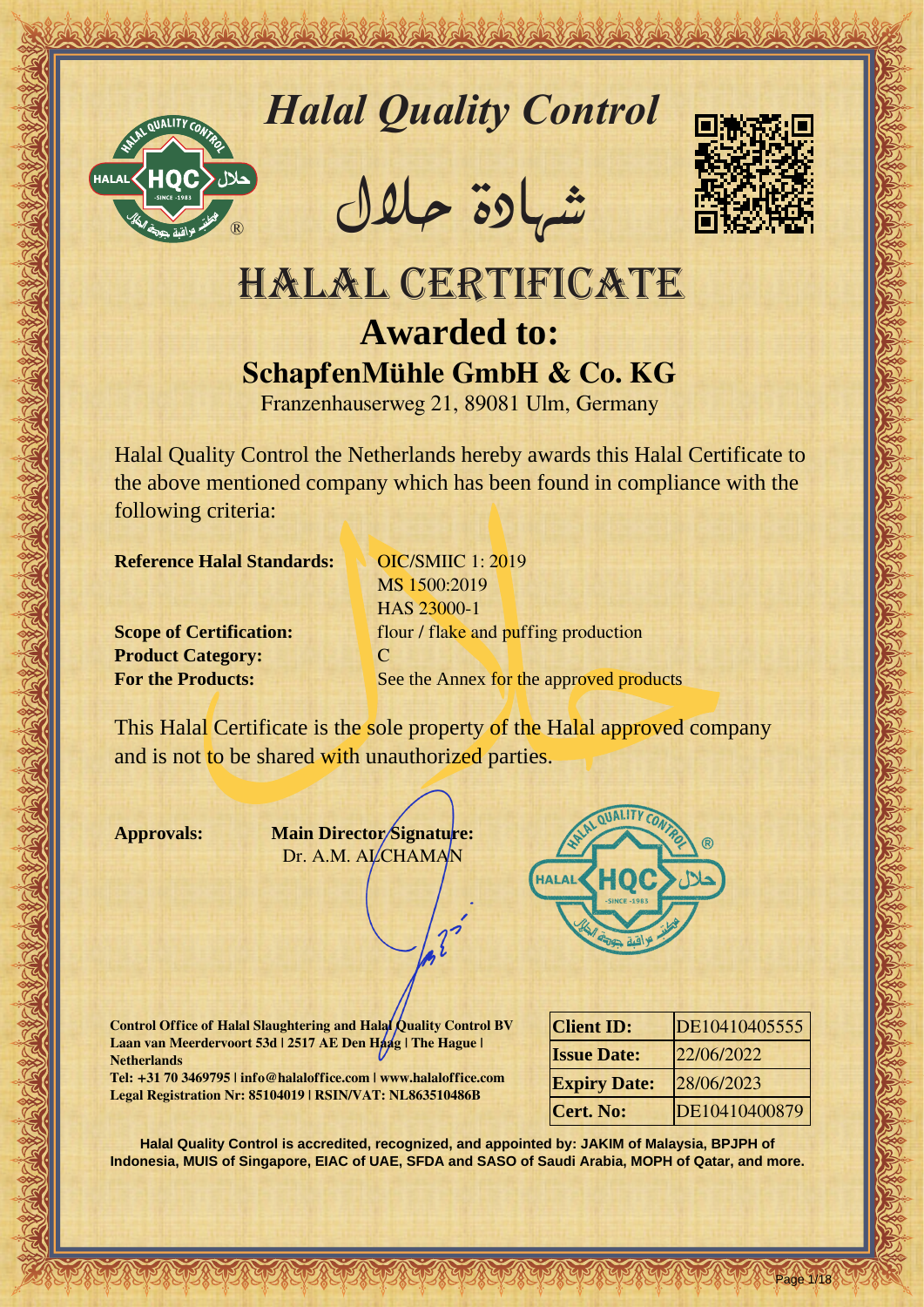





### **Control Office of Halal Slaughtering Halal Quality Control**

مكتب مراقبة الذبم صسب الشريعة الإسلامية مكتب مراقبة جودة المال

### **Annex to Halal Certificate: DE10410400879**

Halal Quality Control confirms that the below mentioned items fully meet the Halal Requirements criteria of the Halal Standards to which it is applied for:

| <b>Article code</b> | <b>Product name</b>                          |
|---------------------|----------------------------------------------|
|                     | <b>Flaking Plant</b>                         |
| 100536              | SM BIO HAFERFLOCK.GBL SG450 25 KG            |
| 100565              | SM BIO HAFERFLOCK.GBL SG380 BB 600 KG        |
| 100567              | SM EMMERKERNE BB 900 KG                      |
| 101133              | SM BIO HAFERFLOCK.GBL SG500 BB 750 KG        |
| 101134              | SM BIO HAFERFLOCK.KBL SG500 BB 750 KG        |
| 101135              | SM BIO HAFERFLOCK.GBL SG425 BB 650 KG        |
| 101136              | SM BIO HAFERFLOCK.GBL SG450 BB 700 KG        |
| 102018              | SM BIO WEIZENFLOCKEN 440 BB 700 KG           |
| 104017              | SM BIO DINKELFLOCKEN KBL 450 BB 650 KG       |
| 104018              | SM BIO DINKELFLOCKEN KBL 400 BB 650 KG       |
| 105022              | SM BIO GERSTENFLOCKEN 500 BB 720 KG          |
| 110100              | SM HAFERFLOCKEN GROßBLATT 25KG               |
| 110103              | BÄKO Bio Haferflocken Großblatt              |
| 110104              | SM BIO HAFERFLOCK.KBL SG400 BB 700 KG        |
| 110105              | SM BIO HAFERFLOCKEN GBL 25 KG                |
| 110106              | SM BIO HAFERFLOCKEN KBL 400 25 KG            |
| 110108              | <b>BÄKO Haferflocken Großblatt</b>           |
| 110110              | SM HAFERFLOCKEN GROßBLATT LOSE               |
| 110111              | SM BIO HAFERFLOCK.GBL SG520 BB 750 KG        |
| 110114              | SM HAFERFLOCKEN GBL SG 380 25 KG             |
| 110119              | SM BIO HAFERFLOCK.GBL 400 BB 650 KG          |
| 110120              | SM BIO HARRIES HAFERFL. KLEINBLATT 400 25 KG |
| 110121              | SM BIO HARRIES HAFERFL. GROSSBLATT 400 25 KG |
| 110122              | SM BIO HAFERFLOCK.GBL 400 25 KG              |
| 110123              | SM BIO HAFERFLOCK.KBL 450 25 KG              |
| 110124              | SM HAFERFLOCKEN GBL SG 520 BB 800 KG         |
| 110125              | SM BIO HAFERFLOCKEN GBL SG 380 25 KG         |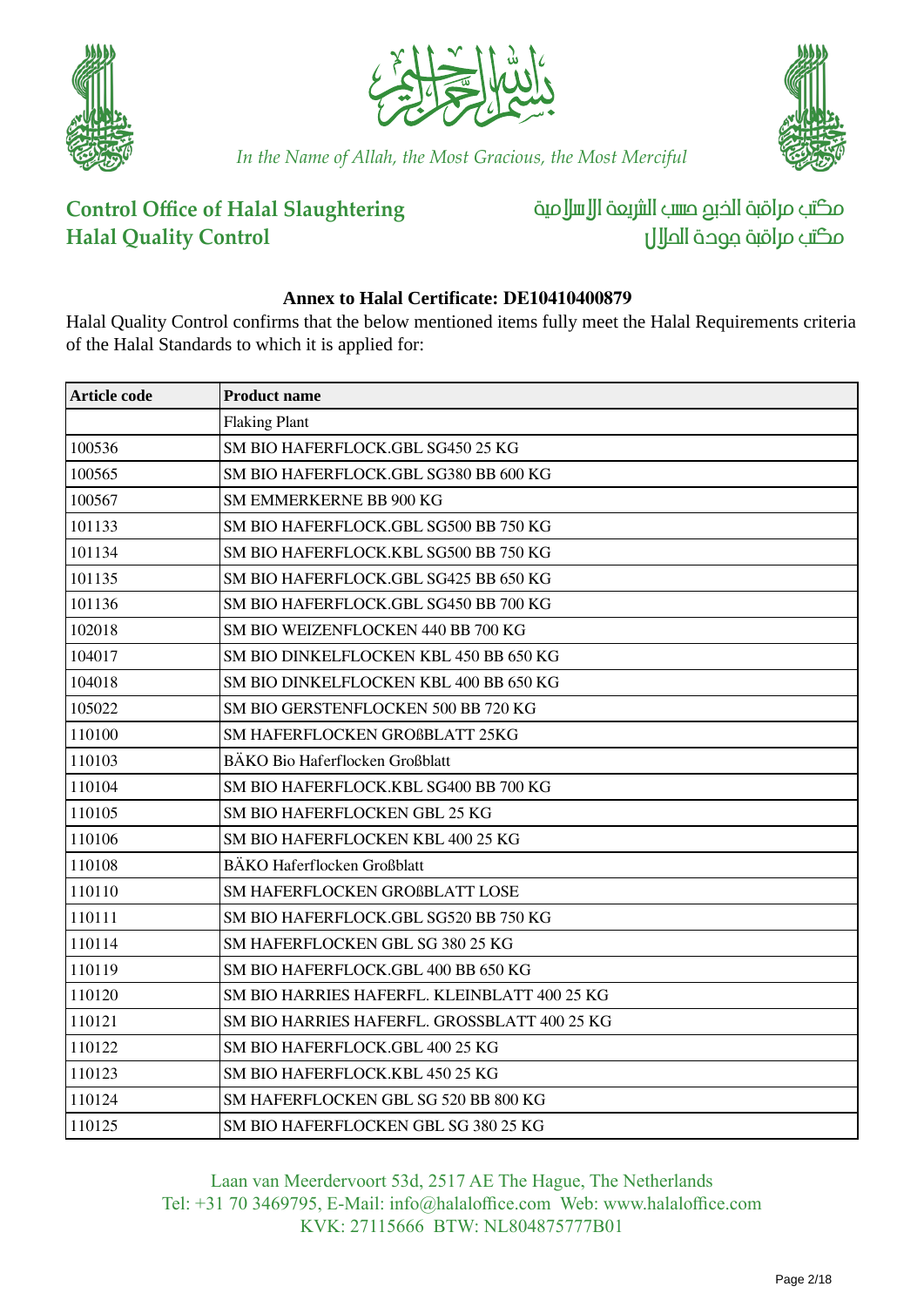





# **Control Office of Halal Slaughtering Halal Quality Control**

مكتب مراقبة الخبع صسب الشريعة الإسلامية مكتب مراقبة جودة احلالل

| Article code | <b>Product name</b>                                |
|--------------|----------------------------------------------------|
| 110127       | SM BIO WEISS HAFERFLO.KBL 400 25 KG                |
| 110134       | SM BIO HAFERFLOCK.GBL SG480 25 KG                  |
| 110135       | SM BIO WEISS HAFERFLO.GBL 400 25 KG                |
| 110150       | SM SP HAFERFLOCKEN GBL 1,4 MM 25KG                 |
| 110160       | SM HAFERFLOCKEN GBL SG 440 BB 700 KG               |
| 110170       | SM HAFERFLOCKEN GBL SG 480 BB 690 KG               |
| 110180       | SM HAFERFLOCKEN GBL SG 420 BB 630 KG               |
| 110200       | SM HAFERFLOCKEN KLEINBLATT 25 KG                   |
| 110202       | SM BIO HAFERFLOCK.KBL 450 BB 650 KG                |
| 110204       | SM HAFERFLOCKEN KBL SG 385 25 KG                   |
| 110210       | BÄKO Haferflocken Kleinblatt                       |
| 110230       | SM BIO HAFERFLOCK.KBL BARNH BB 600 KG              |
| 110280       | SM HAFERFLOCKEN GESCHROTET BB 600 KG               |
| 110310       | SM BIO HAFERFLOCK.GBL BARNH BB 600 KG              |
| 111100       | <b>SM HAFERKERNE 25 KG</b>                         |
| 111120       | SM EX HAFERKERNE NATURAL BB 750 KG                 |
| 111140       | SM BIO HAFERKERNE BB 750 KG                        |
| 111190       | SM BIO HAFERKERNE 25 KG                            |
| 111200       | SM HAFERGRÜTZE 25 KG                               |
| 111205       | SM HAFERGRÜTZE BB 750 KG                           |
| 111209       | <b>BÄKO</b> Bio Hafer                              |
| 111210       | SM BIO HAFER GESCHÄLT BB 750 KG                    |
| 111220       | SM HAFERGRÜTZE LOSE                                |
| 111230       | SM SP HAFER GEQUETSCHT 25 KG                       |
| 111240       | SM BIO HAFERMEHL WEISS 25 KG                       |
| 111241       | SM BIO HAFERMEHL LOSE GESCHÄL.SAAT QS403173590257  |
| 111243       | SM HAFERMEHL 25 KG GESCHÄLTER SAAT QS4031735902457 |
| 112010       | SM WEIZENKERNE 25 KG                               |
| 114001       | SM DINKELKERNE 25 KG                               |
| 114002       | HFW DINKELKERNE BB 750 KG                          |
| 114003       | SM DINKELKERNE BB 900 KG                           |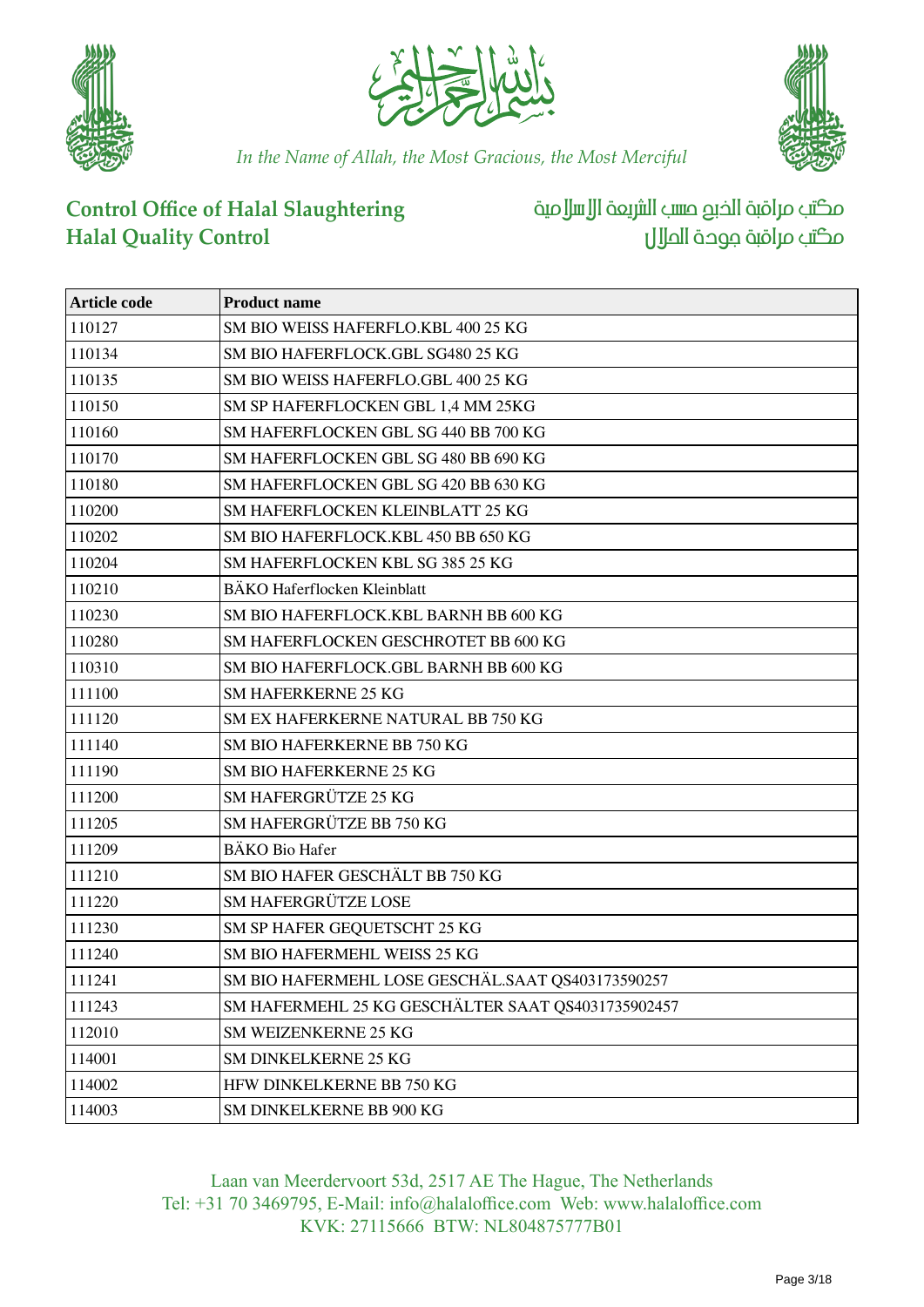





# **Control Office of Halal Slaughtering Halal Quality Control**

مكتب مراقبة الخبع صسب الشريعة الإسلامية مكتب مراقبة جوحة الملال

| Article code | <b>Product name</b>                               |
|--------------|---------------------------------------------------|
| 114004       | SM BIO DINKELKERNE BB 900 KG                      |
| 115100       | SM HAFERKLEIE MIT KEIM 25KG                       |
| 115101       | SM BIO HAFERKLEIE M. KEIM 25 KG                   |
| 115103       | SM BIO HAFERKLEIE BB 730 KG                       |
| 115500       | SM SP HAFERKLEIE M.KEIM BB 730 kg                 |
| 117454       | SM DINKELSCHROT FEIN 25 KG                        |
| 120090       | SM SP WEIZEN GANZ 25 KG                           |
| 120100       | SM WEIZENFLOCKEN 25 KG                            |
| 120104       | SM BIO WEIZENFLOCKEN 25KG                         |
| 120109       | SM SP WEIZEN GEQUETSCHT 25 KG                     |
| 120160       | SM WEIZENFLOCKEN SG 360 25 KG                     |
| 120163       | SM WEIZENFUTTERFLOCKEN 25 KG QS-NR. 4031735902457 |
| 120169       | SM WEIZENFLOCKEN SG 380 BB 600 KG                 |
| 120192       | SM WEIZENSCHROT MITTEL 25 KG                      |
| 123001       | SM ROGGENKERNE 25 KG                              |
| 130100       | SM ROGGENFLOCKEN 25 KG                            |
| 130181       | SM ROGGENFLOCKEN SG 420 BB 630 KG                 |
| 130182       | SM ROGGENFLOCKEN SG 420 25 KG                     |
| 130193       | SM ROGGENSCHROT GROB 25 KG                        |
| 130200       | SM DEKORROGGEN KBL 25 KG                          |
| 130300       | SM ROGGENFLOCKEN LOSE                             |
| 134159       | SM DEKORDINKELFLOCKEN KBL 25KG                    |
| 139209       | SM SP ROGGEN GANZ 25 KG                           |
| 139210       | SM SP ROGGEN GEQUETSCHT 25 KG                     |
| 140100       | SM DINKELFLOCKEN 25 KG                            |
| 140101       | SM BIO DINKELFLOCKEN KBL 25 KG                    |
| 140102       | SM DINKELFLOCKEN GBL SG 410 25 KG                 |
| 140104       | SM BIO DINKELFL. KBL BARNH BB 630 KG              |
| 140105       | BÄKO Bio Dinkelflocken                            |
| 140106       | SM BIO DINKELFLOCKEN GBL 25 KG                    |
| 140110       | SM WEISS DINKELFLOCKEN 25 KG                      |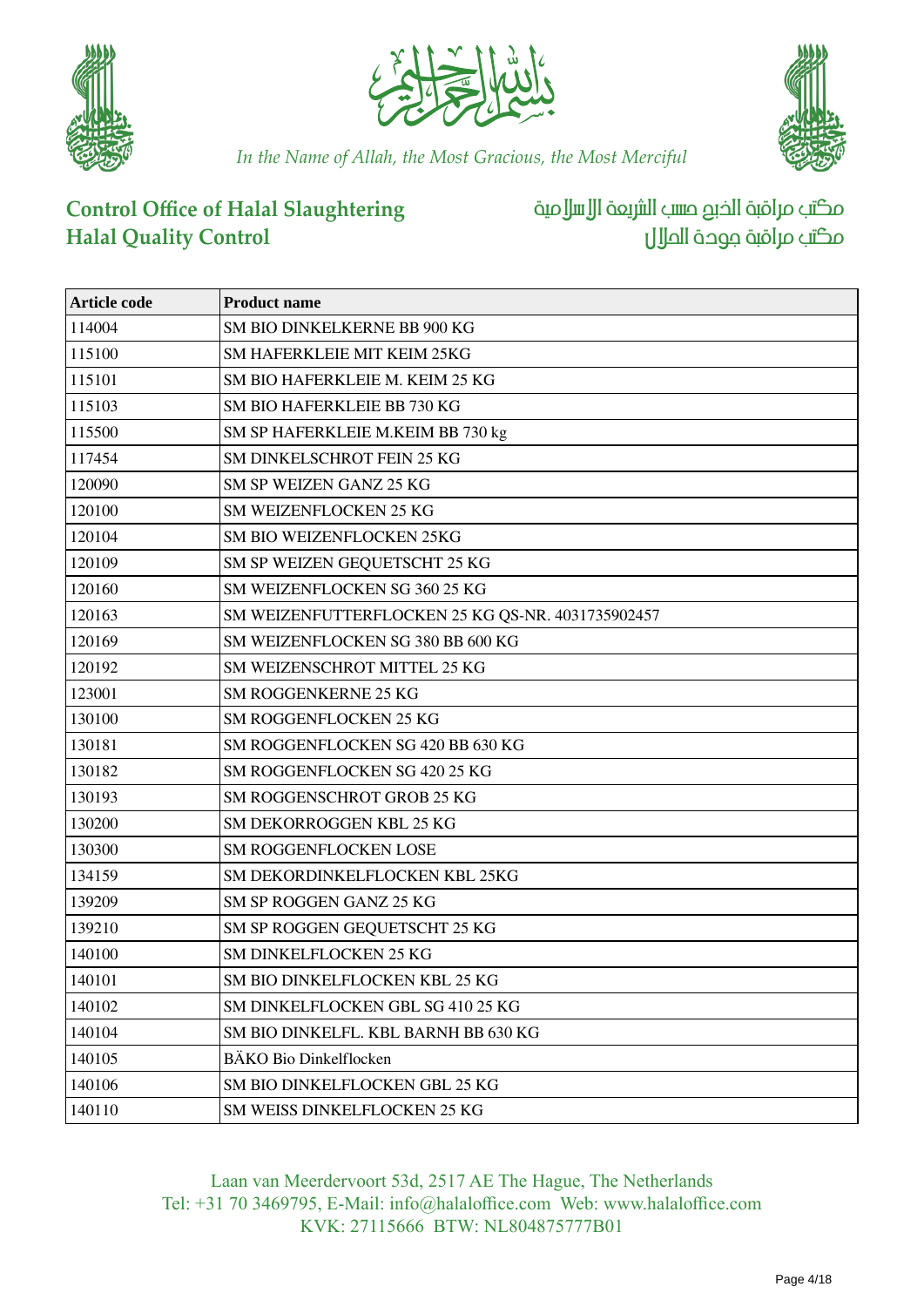





# **Control Office of Halal Slaughtering Halal Quality Control**

مكتب مراقبة الخبع صسب الشريعة الإسلامية مكتب مراقبة جودة احلالل

| Article code | <b>Product name</b>                             |
|--------------|-------------------------------------------------|
| 140120       | SM SP DINKELGRÜTZE 25 KG                        |
| 140150       | SM SP DINKELFLOCKEN GBL SG 380 25 KG            |
| 140220       | SM SP DINKELFLOCKEN KBL 0,6MM 25 KG             |
| 140510       | <b>SM ITALIEN DINKELREIS BB 750KG</b>           |
| 140550       | SM DINKEL WIE REIS 25 KG                        |
| 149111       | SM BIO DINKELFL. GBL SG410 BB 650 KG            |
| 149140       | SM DINKELFLOCKEN GBL SG 410 BB 630 KG           |
| 149141       | SM DEKORDINKELFLOCKEN BB 630 KG                 |
| 150100       | SM GERSTENFLOCKEN 25 KG                         |
| 150120       | SM BROT GERSTENVOLLKORNFLOCKEN SPEZIAL TH 25 KG |
| 150130       | SM BIO GERSTENFLOCKEN 25 KG                     |
| 150160       | SM SP GERSTE GEQUETSCHT 25 KG                   |
| 150180       | SM SP GERSTE GANZ 25 KG                         |
| 150185       | <b>SM EMMERKERNE 25 KG</b>                      |
| 150186       | HFW EMMERKERNE BB 750 KG                        |
| 150187       | <b>SM EMMERFLOCKEN GBL 25 KG</b>                |
| 150188       | SM EMMERVOLLKORNSCHROT EXTRA FEIN 25 KG         |
| 151034       | HFW CP WEICHWEIZEN BB 800 KG                    |
| 151102       | SM BIO LOHNBEARBEITUNG                          |
| 151109       | SM GERSTENKERNE 25 KG                           |
| 151400       | SM GERSTENFLOCKENMEHL 25 KG                     |
| 151500       | SM BROT GERSTENVOLLKORNMEHL SPEZIAL TH 25 KG    |
| 151600       | SM GERSTENFLOCKENMEHL LOSE                      |
| 151700       | HFW BETA GERSTENVOLLKORNMEHL 25 KG              |
| 153111       | HFW BIO DINKELKERNE CP NATURLAND BB 800 KG      |
| 169321       | SM BIO DINKELKERNE 25 KG                        |
| 190110       | <b>SM HAFERMEHL LOSE</b>                        |
| 190130       | SM HAFERMEHL 25 KG                              |
| 190180       | SM BIO SP HAFERVOLLKORNMEHL 25 KG               |
| 195100       | <b>SM SORTIERHAFER LOSE</b>                     |
| 195401       | SM HAFERFLOCKENMEHL 25 KG                       |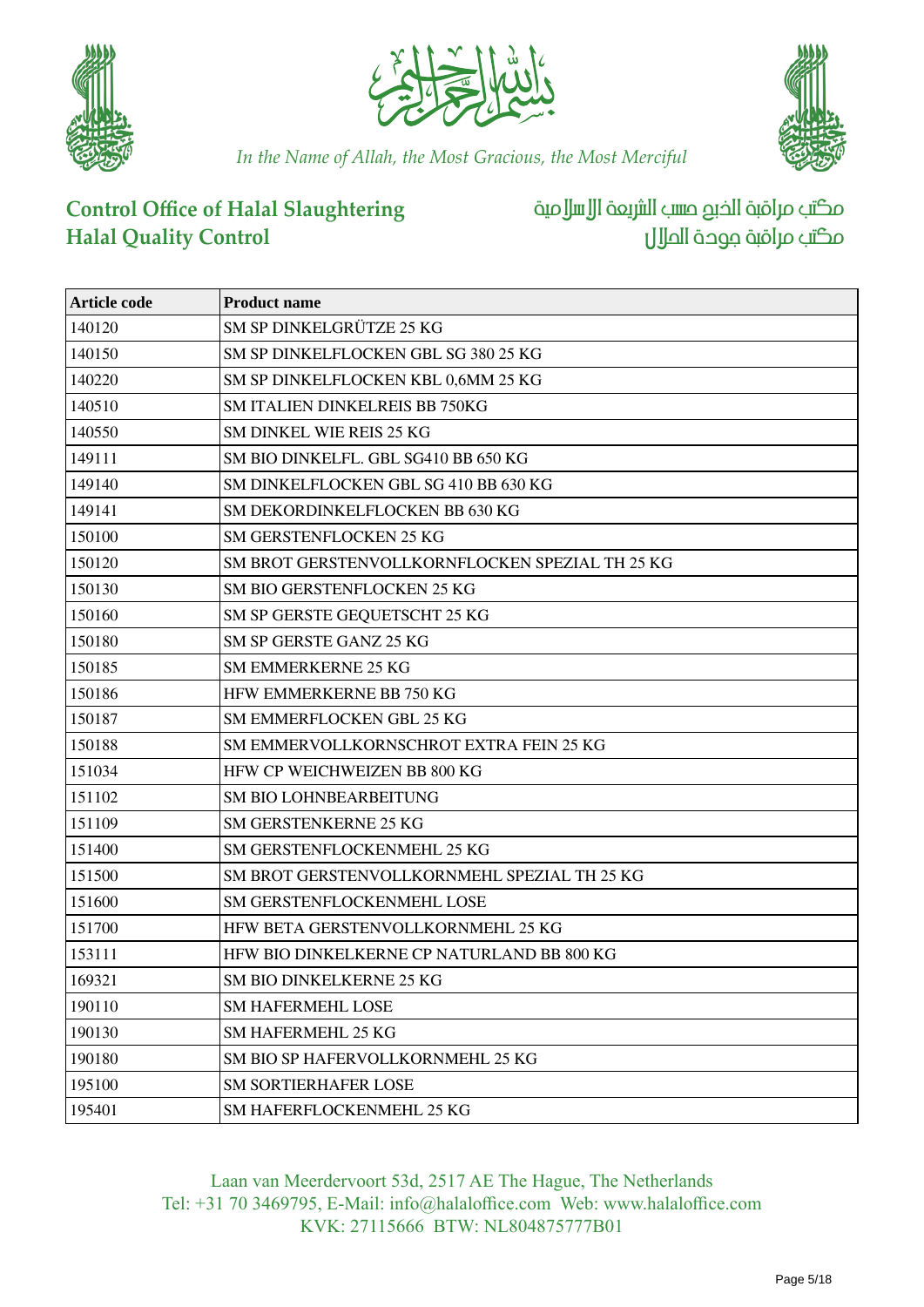





### **Control Office of Halal Slaughtering Halal Quality Control**

مكتب مراقبة الخبع صسب الشريعة الإسلامية مكتب مراقبة جودة احلالل

| <b>Article code</b> | <b>Product name</b>                                |
|---------------------|----------------------------------------------------|
| 199900              | SM HAFERSCHÄLKLEIE LOSE QS-NR.4031735902457        |
| 199999              | SM HAFER DINK.SPELZKLEIE LOSE QS-NR. 4031735902457 |
| 200009              | HFW HAFERFLOCKEN GBL NEUBAU BB 800 KG              |
| 200010              | HFW HAFERFLOCKEN KBL NEUBAU BB 800 KG              |
| 200013              | HFW LOSE DINKEL KOND.                              |
| 200014              | HFW LOSE DINKELFLOCKEN KBL NEUBAU                  |
| 200020              | HFW LOSE DINKELGRÜTZE                              |
| 200026              | HFW HAFERGRÜTZE NEUBAU BB 800 KG                   |
| 200027              | HFW DINKELFLOCKEN GEMAHLEN 25 KG                   |
| 200028              | HFW BETA GERSTENFLOCKEN NEUBAU BB                  |
| 200029              | HFW BETA GERSTENSCHROT BB 800 KG                   |
| 200031              | HFW ROGGENFLOCKEN 0,8 MM NEUBAU BB 650KG           |
| 200037              | HFW BIO DINKELFLOCKEN KBL NEUBAU BB                |
| 200038              | HFW LOSE WAXY GERSTENFLOCKENMEHL                   |
| 200039              | HFW LOSE WAXY GERSTENFLOCKEN                       |
| 200040              | HFW LOSE WAXY GERSTENSCHROT                        |
| 200041              | HFW LOSE DINKELFLOCKEN GEMAHLEN                    |
| 200043              | HFW LOSE HAFERFLOCKEN GBL                          |
| 200044              | HFW LOSE HAFERFLOCKEN KBL                          |
| 200045              | HFW LOSE HAFERGRÜTZE NATUR                         |
| 200046              | HFW LOSE PERLROGGENSCHROT                          |
| 200047              | HFW LOSE HAFERFLOCKEN GESCHROTET                   |
| 200048              | <b>HFW LOSE ROGGENREIS</b>                         |
| 200050              | <b>HFW DINKELGRIESS BB</b>                         |
| 200051              | HFW LOSE DINKELSCHROT FEIN                         |
| 200052              | <b>HEW BIO LOSE EMMERKERNE</b>                     |
| 200053              | HFW BIO EMMERKERNE 800 KG BB                       |
| 200055              | HFW LOSE ROGGENSCHROT GROB/MITTEL                  |
| 200056              | HFW LOSE HAFER/WEIZENMIX                           |
| 200058              | HFW LOSE EMMERKERNE                                |
| 200059              | HFW LOSE EMMERFLOCKEN GBL                          |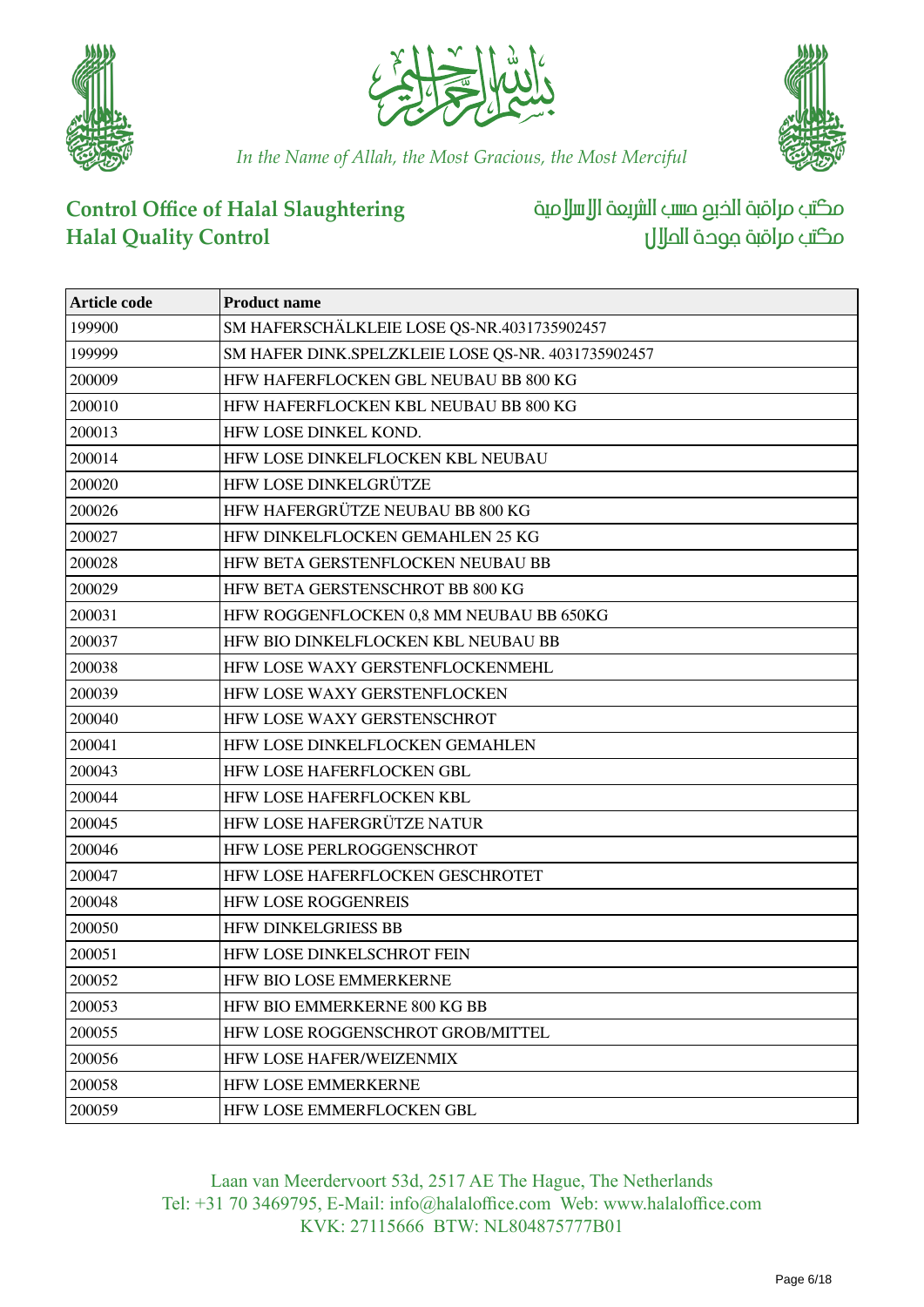





# **Control Office of Halal Slaughtering Halal Quality Control**

مكتب مراقبة الخبع صسب الشريعة الإسلامية مكتب مراقبة جوحة الملال

| Article code | <b>Product name</b>                          |
|--------------|----------------------------------------------|
| 200060       | HFW BIO LOSE SPEISE-EMMERKERNE               |
| 200064       | HFW BIO HAFERFLOCKEN GBL ALNATURA BB 700 KG  |
| 200065       | HFW BIO HAFERFLOCKEN KBL ALNATURA BB 650 KG  |
| 200066       | HFW BIO HAFERKLEIE ALNATURA BB 800 KG        |
| 200067       | HFW BIO DINKEL WIE REIS BB 800 KG            |
| 200068       | HFW BIO DINKELFLOCKEN GBL BB 700 KG          |
| 200070       | HFW BIO HAFERKLEIE BB 800 KG                 |
| 200071       | HFW BIO NATURLAND DINKEL WIE REIS BB 800 KG  |
| 200073       | HFW DINKEL WIE REIS BB 800 KG                |
| 200074       | HFW DINKELFLOCKEN KBL BB 800 KG              |
| 200075       | HFW GERSTENGRAUPEN GED. BB 800 KG            |
| 200076       | HFW HAFERFLOCKEN GBL SG 480 BB 800 KG        |
| 200077       | HFW HAFERKLEIE BB 800 KG                     |
| 200078       | HFW HAFERFLOCKEN KBL DARRE 0,5mm BB 700 KG   |
| 200079       | HFW LOSE ROGGENFLOCKEN GBL                   |
| 200081       | HFW BIO LOSE DINKEL NATURLAND KONDITIONIERT  |
| 200082       | HFW BIO LOSE SPEISEDINKEL NATURLAND          |
| 200083       | HFW BIO LOSE HAFERKLEIE BIOLAND              |
| 200084       | <b>HFW LOSE DINKELREIS</b>                   |
| 200085       | HFW BIO LOSE DINKELKERNE NATURLAND GEREINIGT |
| 200087       | <b>HFW BIO LOSE HAFERMEHL</b>                |
| 200088       | HFW BIO LOSE DINKEL WIE REIS NATURLAND       |
| 200089       | HFW BIO HAFERFLOCKEN KBL 0,5 BB              |
| 200090       | HFW LOSE DINKEL WIE REIS                     |
| 200091       | HFW LOSE DINKELFLOCKEN KBL                   |
| 200093       | HFW BIO LOSE DURUM GEREINIGT                 |
| 200094       | <b>HFW LOSE HAFERKLEIE</b>                   |
| 200095       | HFW LOSE HAFERFLOCKEN KBL DARRE 0,5          |
| 200096       | HFW ROGGENFLOCKEN STANDARD BB 800 KG         |
| 200097       | HFW LOSE DINKEL GEREINIGT                    |
| 200098       | HFW LOSE SPEISEDINKEL                        |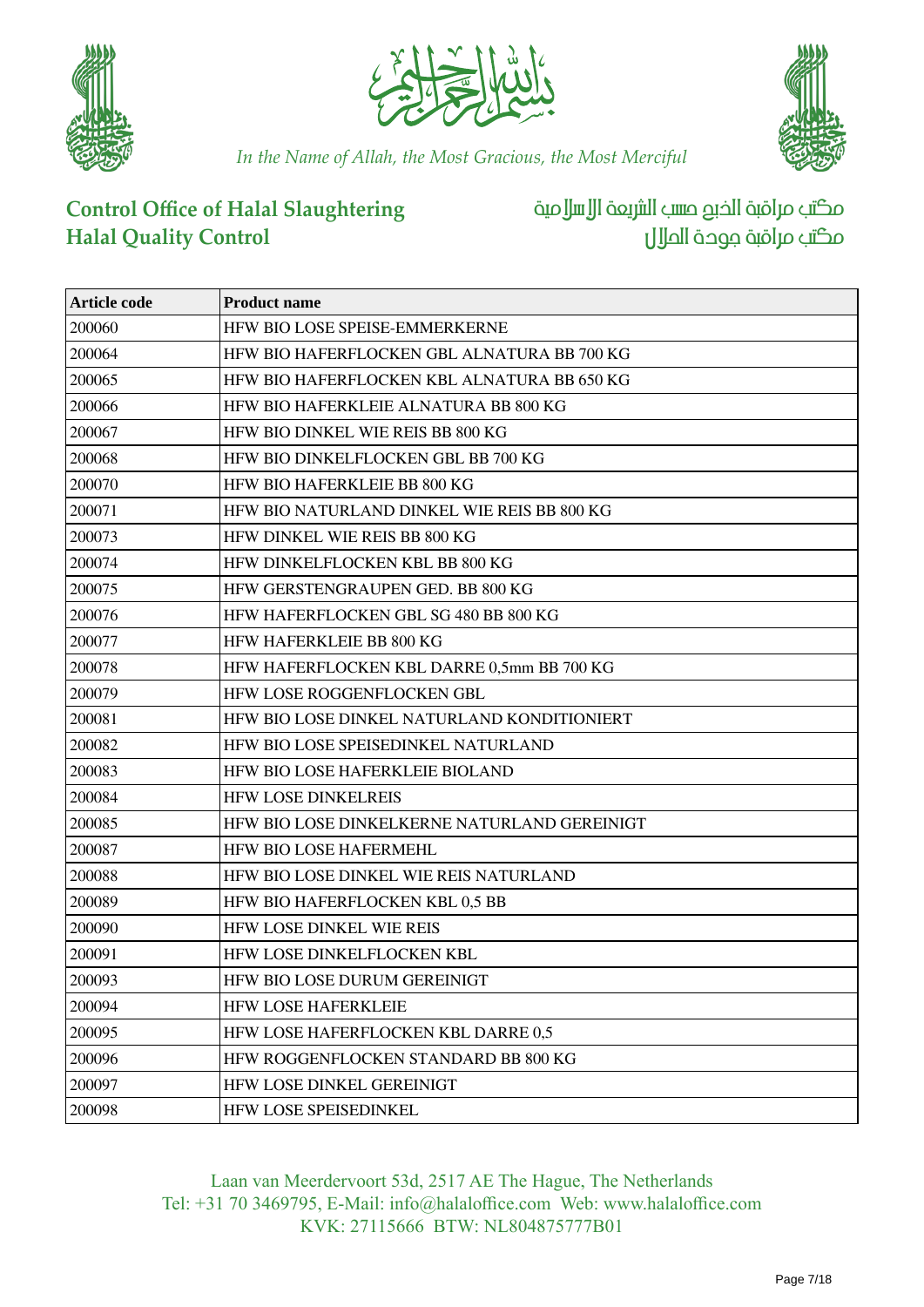





# **Control Office of Halal Slaughtering Halal Quality Control**

مكتب مراقبة الخبع صسب الشريعة الإسلامية مكتب مراقبة جودة احلالل

| <b>Article code</b> | <b>Product name</b>                 |
|---------------------|-------------------------------------|
| 200099              | HFW BIO LOSE SPEISEWEIZEN           |
| 200101              | HFW LOSE WEIZEN KONDITIONIERT       |
| 200102              | <b>HFW LOSE SPEISEWEIZEN</b>        |
| 200103              | <b>HFW LOSE WEIZENFLOCKEN</b>       |
| 200106              | HFW LOSE EMMER GEREINIGT            |
| 200107              | HFW LOSE WEIZENSCHROT FEIN          |
| 200133              | HFW BIO LOSE HAFERKERNE NATUR       |
| 200139              | <b>HFW LOSE SPEISEEMMER</b>         |
| 200268              | HFW LOSE DINKELFLOCKEN GBL          |
| 200273              | HFW BIO LOSE HAFERGRÜTZE NATUR      |
| 200294              | HFW BIO LOSE HAFERFLOCKEN GBL       |
| 200295              | HFW BIO LOSE HAFERFLOCKEN KBL       |
| 200296              | HFW BIO LOSE HAFERKERNE GEDÄMPFT    |
| 200297              | HFW BIO LOSE HAFERFLOCKEN FÜR MEHL  |
| 200298              | <b>HEW LOSE ROGGENFLOCKEN KBL</b>   |
| 200299              | <b>HFW LOSE ROGGEN GEREINIGT</b>    |
| 200300              | <b>HFW LOSE SPEISEROGGEN</b>        |
| 200301              | HFW LOSE ROGGENGRÜTZE               |
| 200302              | HFW LOSE ROGGEN KONDITIONIERT       |
| 200304              | <b>HFW LOSE ROGGENSCHROT FEIN</b>   |
| 200312              | HFW BIO LOSE HAFERGRÜTZE GEDÄMPFT   |
| 200314              | <b>HFW BIO LOSE HAFERKLEIE</b>      |
| 200327              | HFW BIO LOSE HAFERFLOCKENMEHL       |
| 200330              | <b>HFW BIO LOSE DINKEL WIE REIS</b> |
| 200331              | HFW BIO LOSE WEIZEN GEREINIGT       |
| 200332              | HFW BIO LOSE DINKEL GEREINIGT       |
| 200338              | HFW BIO LOSE SPEISEDINKEL           |
| 200339              | HFW BIO LOSE DINKEL KONDITIONIERT   |
| 200340              | HFW BIO LOSE DINKELGRÜTZE           |
| 200341              | HFW BIO LOSE DINKELFLOCKEN GBL      |
| 200345              | HFW BIO LOSE DINKELFLOCKEN KBL      |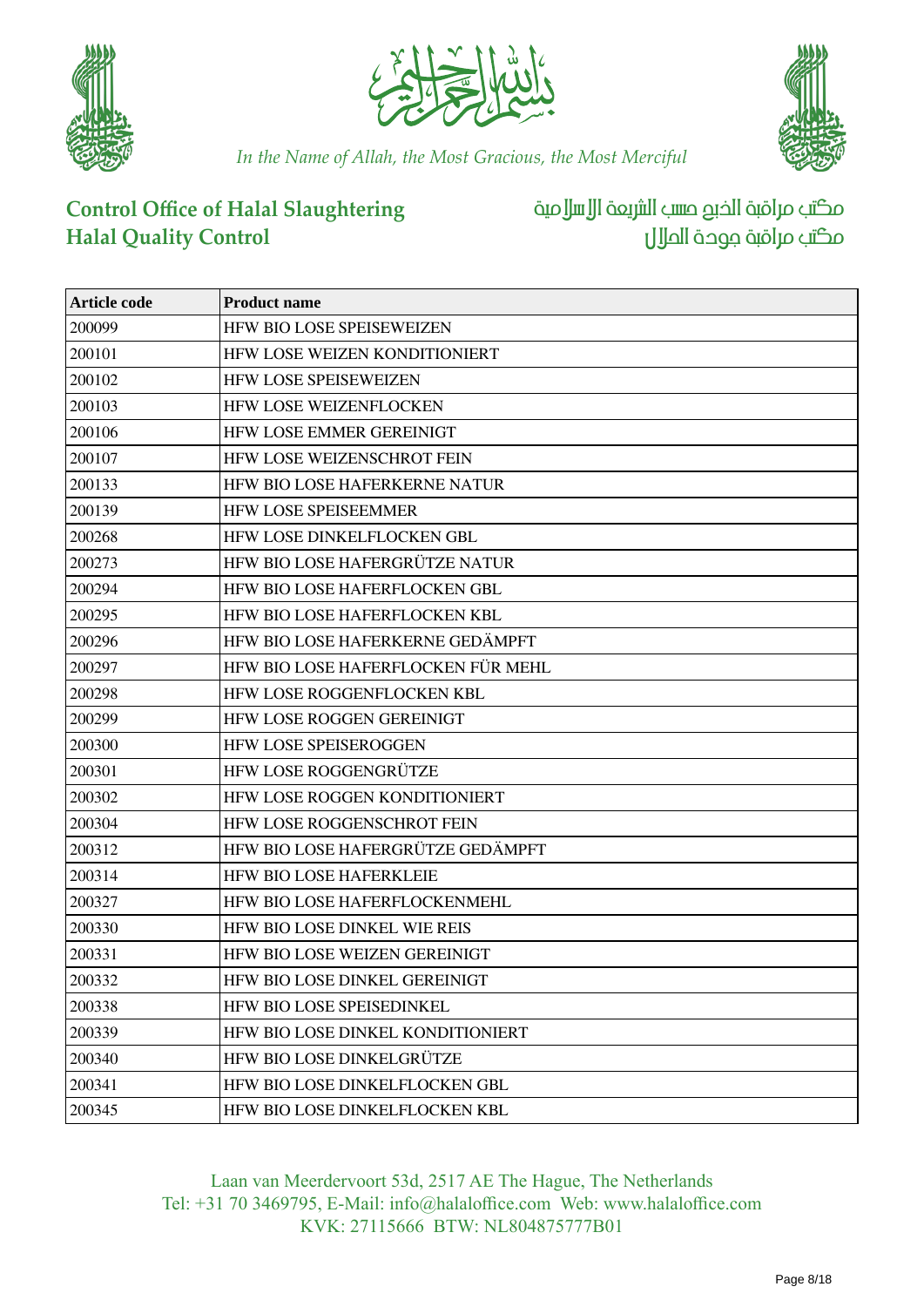





# **Control Office of Halal Slaughtering Halal Quality Control**

مكتب مراقبة الخبع صسب الشريعة الإسلامية مكتب مراقبة جودة احلالل

| <b>Article code</b> | <b>Product name</b>                              |
|---------------------|--------------------------------------------------|
| 200349              | HFW LOSE WEIZENSCHROT MITTEL/GROB                |
| 200551              | HFW BIO LOSE WEIZENFLOCKEN                       |
| 200710              | HFW WEIZENKLEIE F. STABIL. DORNSTADT BB 400 KG   |
| 200810              | HFW BIO LOSE EMMER GEREINIGT                     |
| 200811              | HFW BIO LOSE EMMERFLOCKEN GBL                    |
| 200818              | HFW BIO LOSE HAFERKERNE NATURLAND NATUR          |
| 200819              | HFW BIO LOSE HAFERGRÜTZE NATURLAND NATUR         |
| 200820              | HFW BIO LOSE HAFERFLOCKEN KBL NATURLAND          |
| 200821              | HFW BIO HAFERFLOCKEN KBL NATURLAND BB 650 KG     |
| 200851              | HFW LOSE HAFERFLOCKEN KBL PORRIDGE 0,5mm NEUBAU  |
| 200891              | HFW HAFERFLOCKEN KBL PORRIDGE 0,5mm 25 kg        |
| 200906              | HFW BIO LOSE HAFER GEREINIGT                     |
| 200907              | HFW BIO LOSE HAFER BIOLAND GEREINIGT             |
| 200908              | HFW BIO LOSE HAFERKERNE BIOLAND NATUR            |
| 200909              | HFW BIO LOSE HAFERKERNE BIOLAND GEDÄMPFT         |
| 200910              | HFW BIO LOSE HAFERGRÜTZE BIOLAND NATUR           |
| 200911              | HFW BIO LOSE HAFERFLOCKEN KBL BIOLAND            |
| 200912              | HFW BIO LOSE HAFERFLOCKEN GBL BIOLAND            |
| 200913              | HFW BIO LOSE HAFER NATURLAND GEREINIGT           |
| 200928              | HFW LOSE DINKELFLOCKEN KBL PORRIDGE 0,6mm NEUBAU |
| 200933              | HFW DINKELFLOCKEN KBL PORRIDGE 0,6mm 25 kg       |
| 201000              | HFW LOSE HAFER ROH GEREINIGT                     |
| 201001              | <b>HFW LOSE HAFERKERNE NATUR</b>                 |
| 201002              | HFW LOSE HAFERFLOCKEN F. VERMAHLUNG              |
| 201003              | HFW LOSE HAFER GEDÄMPFT                          |
| 201004              | HFW LOSE HAFERGRÜTZE GEDÄMPFT                    |
| 201005              | HFW LOSE HAFERFLOCKENMEHL                        |
| 201008              | HFW ROGGENREIS BB 800 KG                         |
| 201009              | <b>HFW LOSE GERSTE GEREINIGT</b>                 |
| 201010              | HFW LOSE SPEISEGERSTE                            |
| 201011              | HFW LOSE GERSTENKERNE KONDITIONIERT              |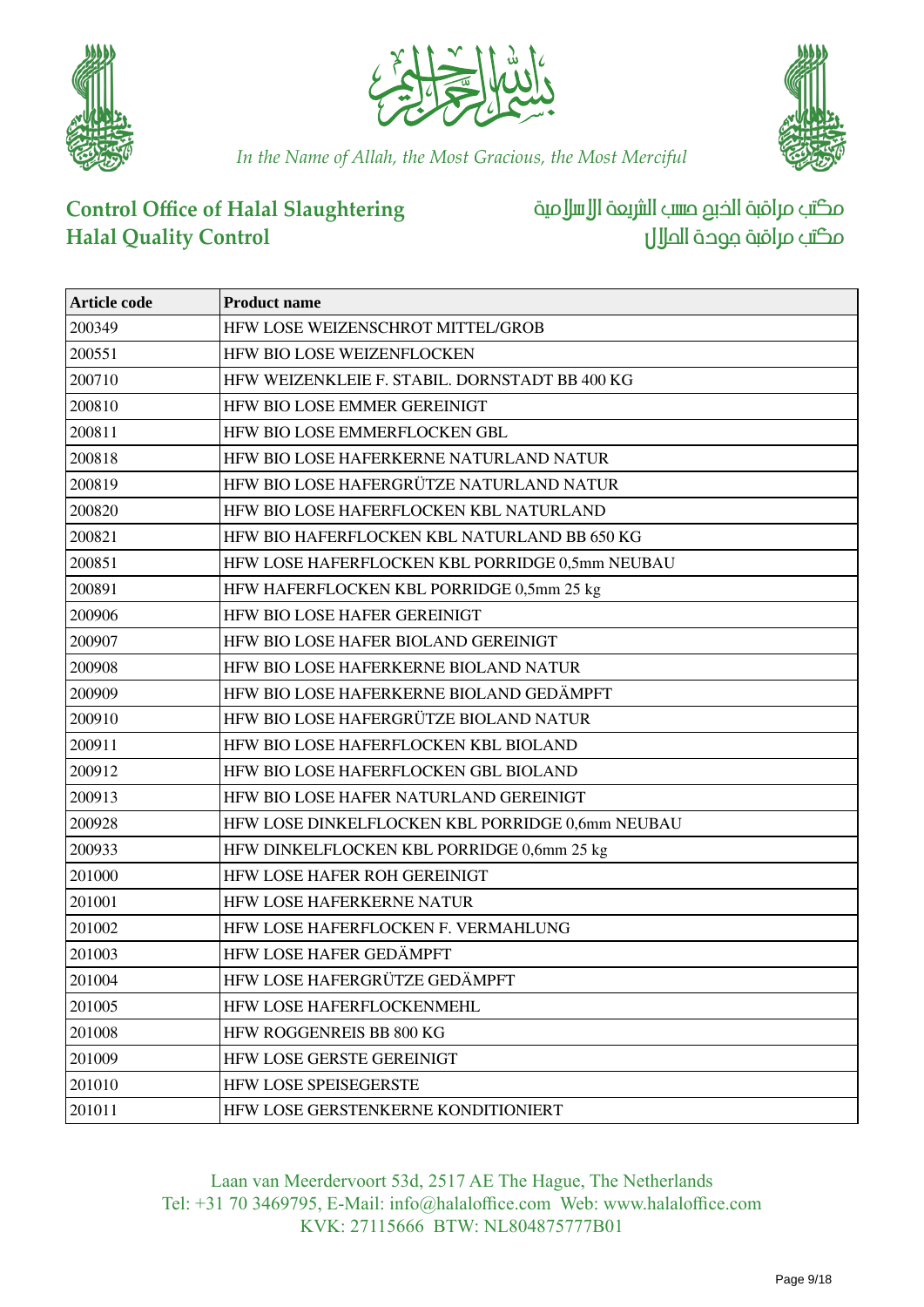





# **Control Office of Halal Slaughtering Halal Quality Control**

مكتب مراقبة الخبع صسب الشريعة الإسلامية مكتب مراقبة جوحة الملال

| Article code | <b>Product name</b>                      |
|--------------|------------------------------------------|
| 201013       | HFW LOSE GERSTENFLOCKEN GBL              |
| 201014       | HFW LOSE GERSTENFLOCKENMEHL              |
| 201015       | HFW BIO LOSE GERSTE GEREINIGT            |
| 201016       | HFW BIO LOSE SPEISEGERSTE                |
| 201017       | HFW BIO LOSE GERSTENFLOCKEN GBL          |
| 201018       | HFW LOSE WAXY GERSTE GEREINIGT           |
| 201019       | HFW LOSE WAXY SPEISEGERSTE               |
| 201021       | HFW LOSE REISFLOCKEN                     |
| 201022       | HFW BIO LOSE 3-FLOCKENMISCHUNG 2         |
| 201023       | HFW 3-KORN-FLOCKENMISCHUNG BB            |
| 201046       | HFW BIO LOSE NACKTDINKEL WIE REIS        |
| 201047       | HFW BIO LOSE NACKTDINKEL GEREINIGT       |
| 201048       | HFW BIO NACKTDINKEL WIE REIS BB 800 KG   |
| 201049       | HFW BIO LOSE NACKTDINKEL KONDITIONIERT   |
| 201056       | HFW LOSE HAFERMEHL                       |
| 201077       | HFW LOSE CP DINKELKERNE GEREINIGT        |
| 202037       | HFW LOSE HAFER/WEIZENMIX 50%             |
| 202062       | HFW LOSE EMMERSCHROT FEIN                |
| 515750       | R ROGGENFLOCKEN SG 480 BB 750 KG         |
| 532002       | HFW BIO LOSE DINKELKERNE ALLE SORTEN     |
| 570035       | HFW DINKELGRÜTZE BB 800 KG               |
| 570185       | HFW BIO DINKELKERNE CP BB 800 KG         |
|              | Flour plant                              |
| 100061       | MM EX AUSZUGSMEHL TYPE 405 25 KG         |
| 100065       | MM DINKELGRIESS LOSE                     |
| 100138       | MM SP BAKLAVA-MEHL T.405 25 KG           |
| 100140       | MM SP ARNREITER DINKELMEHL GRIFFIG 25 KG |
| 100173       | MM SP WEISS EMMERVOLLKORNMEHL 25 KG      |
| 100178       | MM EMMERVOLLKORNMEHL LOSE                |
| 100191       | MM WEISS DINKELMEHL T.630 10KG           |
| 100195       | MM EMMERMEHL LOSE                        |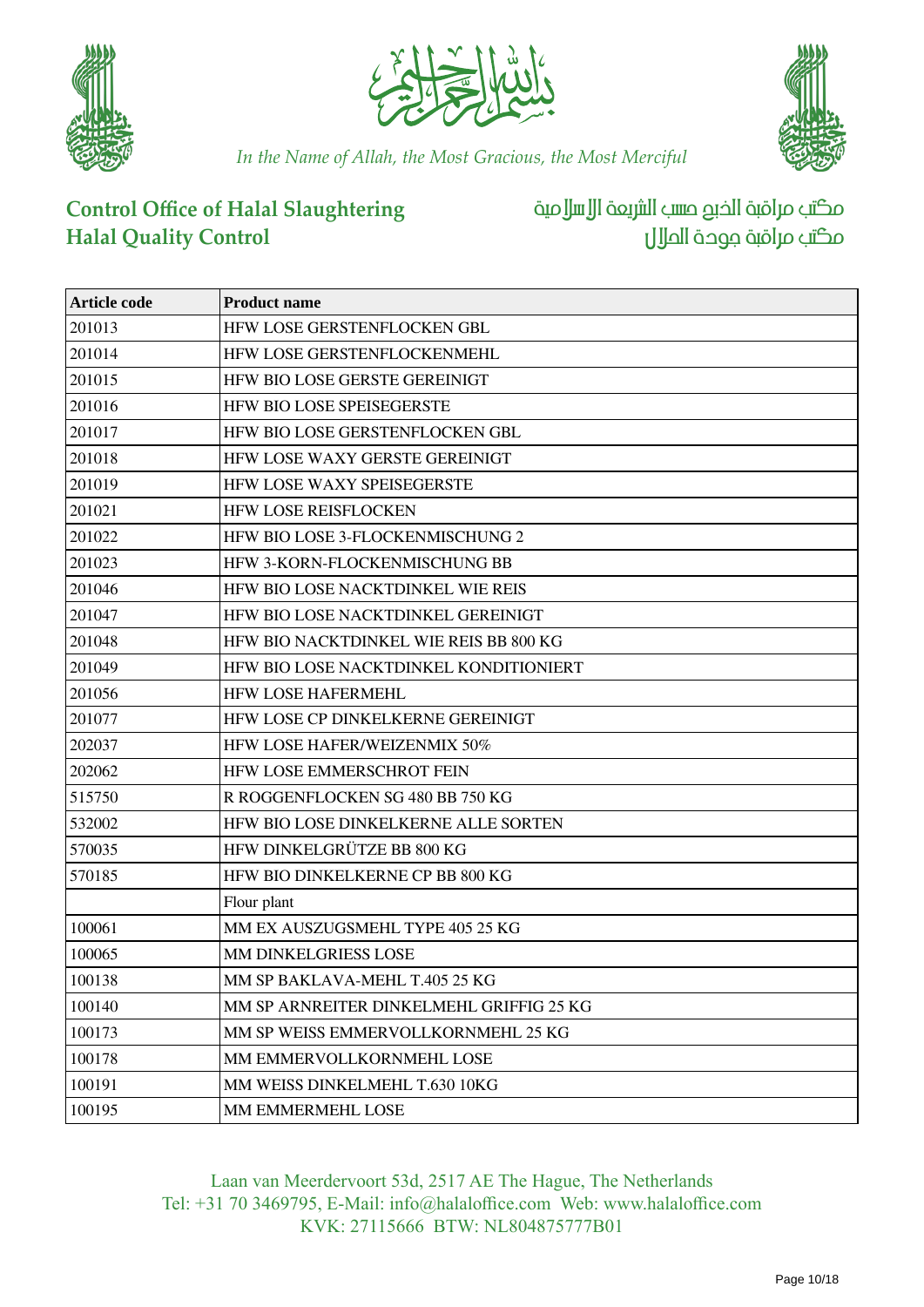





# **Control Office of Halal Slaughtering Halal Quality Control**

مكتب مراقبة الخبع صسب الشريعة الإسلامية مكتب مراقبة جودة احلالل

| Article code | <b>Product name</b>                         |
|--------------|---------------------------------------------|
| 100230       | MM SP WEISS EMMERMEHL 25 KG                 |
| 100528       | MM DINKELMEHL COROMINA TYPE 630 25 KG       |
| 100529       | MM DINKELVOLLKORNMEHL COROMINA 25 KG        |
| 103903       | MM WEICHWEIZENDUNST 25 KG                   |
| 103906       | HFW LOSE WEICHWEIZENDUNST                   |
| 104051       | MM AUSZUGSMEHL TYPE 405 LOSE                |
| 104053       | MM FARINA SPECIALE TIPO 25KG                |
| 104055       | MM OTT FARINA SPECIALE TIPO 25 KG           |
| 104056       | MM OTT AUSZUGSMEHL TYPE 405 25 KG           |
| 104057       | MM WEISS AUSZUGSMEHL T.405 25 KG            |
| 105501       | MM WEIZENMEHL TYPE 550 LOSE                 |
| 105503       | MM WEIZENMEHL TYPE 550 25 KG                |
| 105504       | MM BREZELMEHL WM TYPE 550 LOSE              |
| 105506       | MM WEISS WEIZENMEHL T.550 25KG              |
| 105508       | MM OTT WEIZENMEHL T.550 25 KG               |
| 105509       | MM SPRINGERLESMEHL 25 KG                    |
| 105513       | MM EX WEIZENMEHL T.550 13 % PROTEIN 25 KG   |
| 105523       | MM EX WEIZENMEHL T.550 25 KG                |
| 106001       | MM DINKELMEHL TYPE 630 LOSE                 |
| 106003       | MM DINKELMEHL TYPE 630 25 KG                |
| 106007       | MM SP DINKELMEHL O. ASCORBIN TYPE 630 25 KG |
| 106008       | MM WEISS DINKELMEHL T.630 25KG              |
| 106009       | MM DINKELMEHL TYPE 1050 25 KG               |
| 106012       | MM DINKELMEHL T.630 O.ASCORBIN LOSE         |
| 106013       | MM DINKELMEHL T.1050 O.ASCORBIN LOSE        |
| 106301       | MM DINKELMISCHMEHL LOSE                     |
| 108121       | MM WEIZENMEHL TYPE 812 LOSE                 |
| 108123       | MM WEIZENMEHL TYPE 812 25 KG                |
| 108124       | MM WEISS WEIZENMEHL T.812 25KG              |
| 108901       | MM MISCHMEHL LOSE                           |
| 108903       | MM MISCHMEHL 25 KG                          |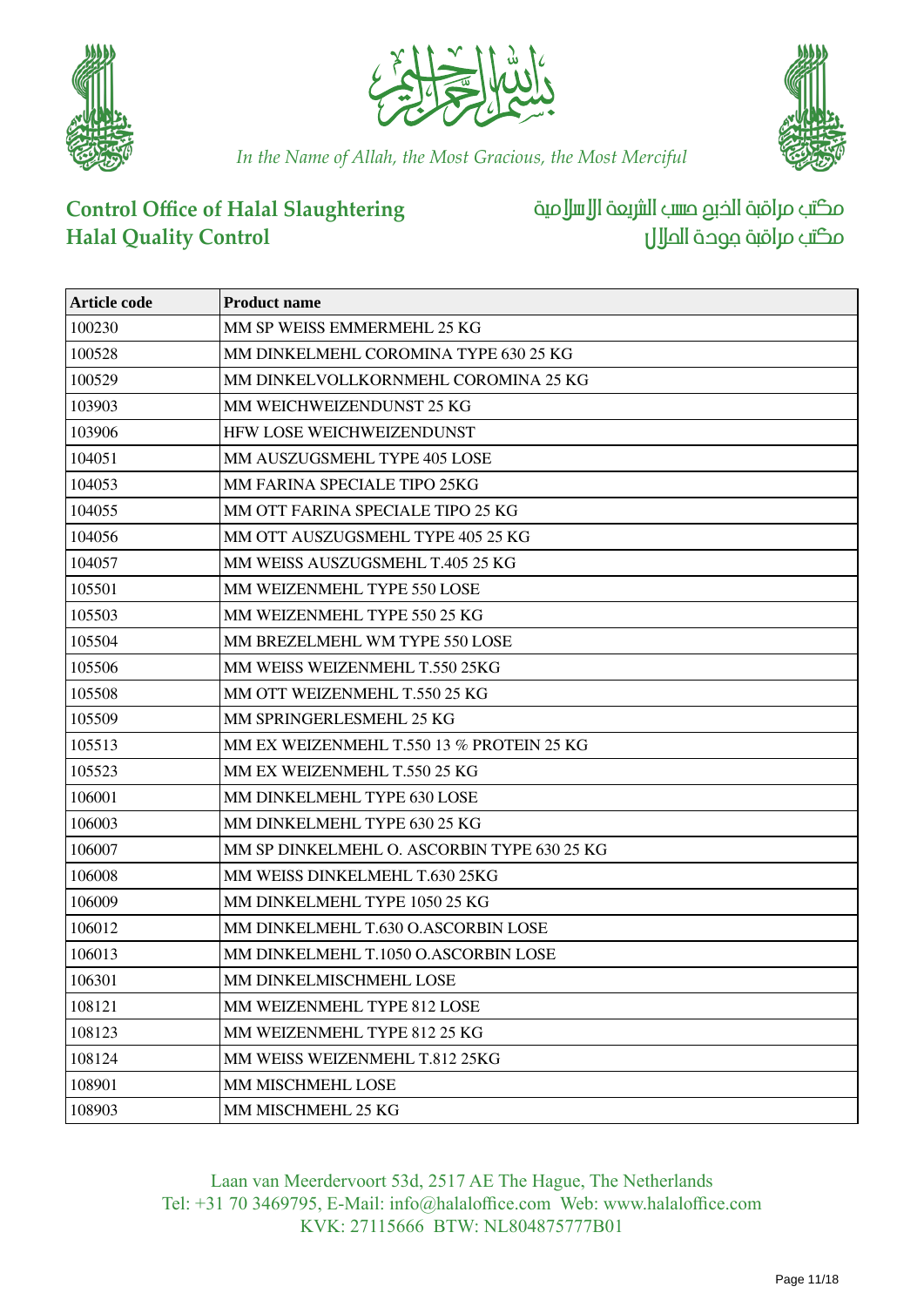





# **Control Office of Halal Slaughtering Halal Quality Control**

مكتب مراقبة الخبع صسب الشريعة الإسلامية مكتب مراقبة جودة احلالل

| Article code | <b>Product name</b>                       |
|--------------|-------------------------------------------|
| 108904       | MM OTT MISCHMEHL 25 KG                    |
| 110501       | MM WEIZENMEHL TYPE 1050 LOSE              |
| 110503       | MM WEIZENMEHL TYPE 1050 25 KG             |
| 110504       | MM WEISS WEIZENMEHL T.1050 25 KG          |
| 112000       | MM WEIZENMEHL TYPE 1200 LOSE              |
| 112001       | MM WEIZENMEHL TYPE 2000 LOSE              |
| 115514       | MM EX WEISS WEIZENMEHL T.550 25 KG        |
| 115515       | MM WEISS WEIZENMEHL T.550 10KG            |
| 116001       | MM WEIZENMEHL TYPE 1600 LOSE              |
| 116003       | MM WEIZENMEHL TYPE 1600 25 KG             |
| 117431       | MM WEIZENVOLLKORNMEHL 25 KG               |
| 117438       | MM WEIZENVOLLKORNMEHL LOSE                |
| 117455       | MM DINKELSCHROT GROB 25 KG                |
| 117457       | MM DINKELGRIEß BUCK FEIN LOSE             |
| 117461       | MM DINKELVOLLKORNMEHL 25 KG               |
| 117463       | MM DINKELVOLLKORNMEHL LOSE                |
| 117467       | MM WEISS DINKELVOLLKORNMEHL 10 KG         |
| 117468       | MM WEISS DINKELVOLLKORNMEHL 25 KG         |
| 117469       | MM DINKELVOLLKORNMEHL O.ASCORBIN LOSE     |
| 117470       | MM SP DINKELVOLLKORNMEHL O.ASCORBIN 25 KG |
| 117471       | MM SP DINKELMEHL T. 1050 O.ASCORBIN 25 KG |
| 118126       | MM OTT WEIZENMEHL T.812 25 KG             |
| 121151       | MM ROGGENMEHL TYPE 1150 LOSE              |
| 121153       | MM ROGGENMEHL TYPE 1150 25 KG             |
| 121371       | MM ROGGENMEHL TYPE 1370 LOSE              |
| 121373       | MM ROGGENMEHL TYPE 1370 25 KG             |
| 121831       | MM ROGGENVOLLKORNMEHL 25 KG               |
| 121833       | MM ROGGENVOLLKORNMEHL LOSE                |
| 121997       | MM ROGGENMEHL TYPE 997 LOSE               |
| 125997       | MM ROGGENMEHL TYPE 997 25 KG              |
| 156201       | MM WEIZENKEIME MÜLLERFRISCH 25 KG         |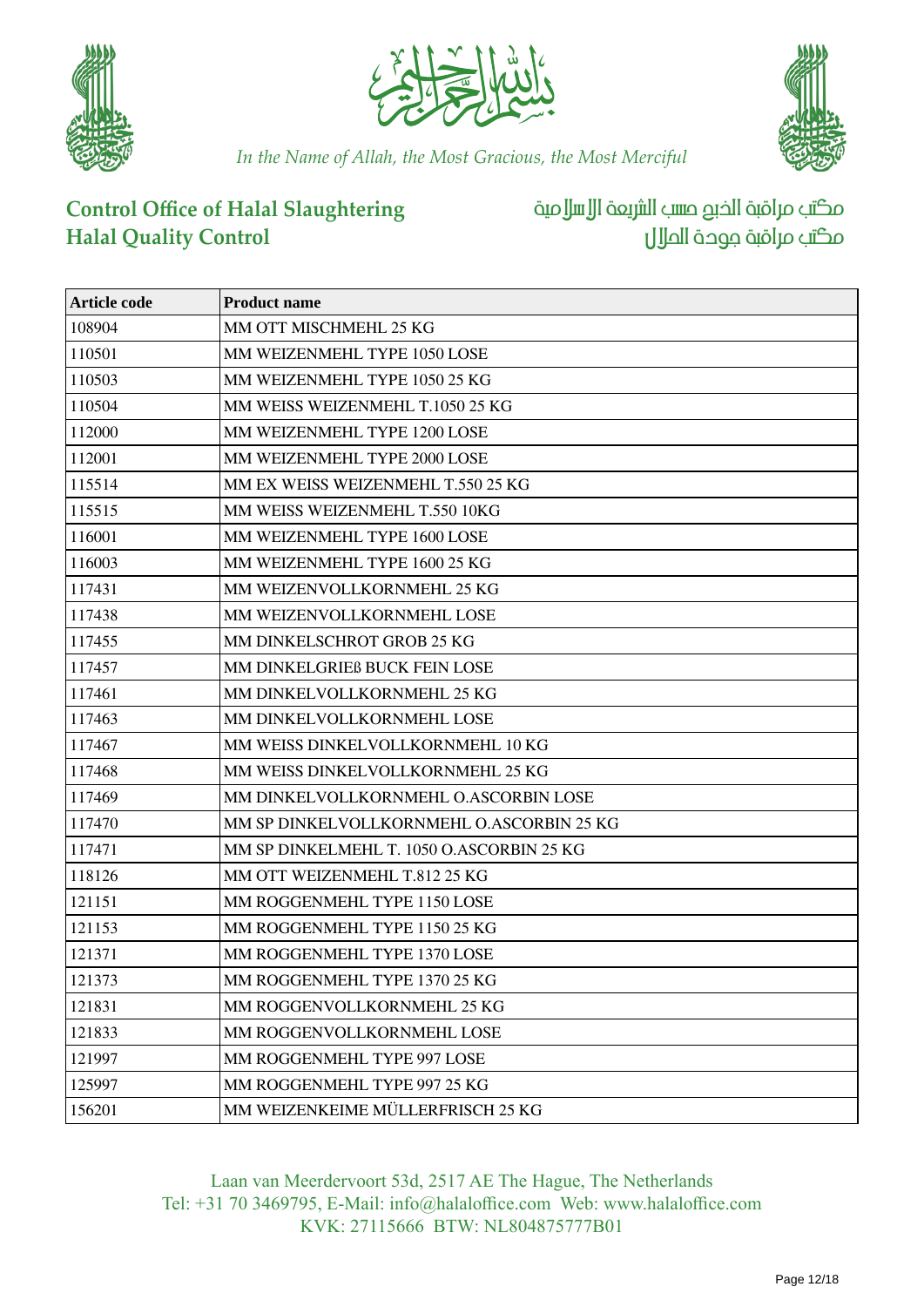





# **Control Office of Halal Slaughtering Halal Quality Control**

مكتب مراقبة الخبع صسب الشريعة الإسلامية مكتب مراقبة جوحة الملال

| <b>Article code</b> | <b>Product name</b>                           |
|---------------------|-----------------------------------------------|
| 156202              | MM WEIZENKEIME MÜLLERFRISCH BB 500 KG         |
| 156217              | MM DINKELKLEIE (SPEISE) LOSE                  |
| 156221              | MM SP WEIZENVOLLKORNGRIEß 25KG                |
| 156224              | MM DINKELKLEIE(SPEISE) 20KG                   |
| 156231              | MM DINKELGRIEß 25 KG                          |
| 156234              | MM DINKELDUNST 25 KG                          |
| 156235              | MM SP DINKELDUNST STADTMÜHLE GEISINGEN        |
| 156238              | MM SP KOCH-DINKELGRIEß 25KG                   |
| 156239              | MM SP DINKELVOLLWERTGRIEß 25KG                |
| 157199              | MM WEIZENKLEIE (SPEISE) 20 KG                 |
| 157206              | MM SP SPEZIALSTREUMEHL 20 KG PS               |
| 157261              | MM STREUMEHL SIRIGNANO-MISCH. 25 KG           |
| 170415              | MM WEISS AUSZUGSMEHL T.405 10 KG              |
| 170453              | MM AUSZUGSMEHL TYPE 405 25 KG                 |
| 170454              | MM AUSZUGSMEHL TYPE 405 10 KG                 |
| 170465              | MM PIDE-MEHL TYPE 405 25 KG                   |
| 195200              | MM WEIZENGRIEßKLEIE LOSE QS-NR. 4031735902457 |
| 195203              | MM WEIZENGRIEßKLEIE 25 KG                     |
| 195210              | HFW LOSE DINKELGRIESSKLEIE                    |
| 195300              | MM WEIZENKLEIE LOSE QS-NR. 4031735902457      |
| 195400              | <b>GE SORTIERWEIZEN LOSE</b>                  |
| 200000              | HFW LOSE WEIZEN GEREINIGT                     |
| 200001              | HFW LOSE WEIZENMEHL 405 A ALTBAU              |
| 200002              | HFW LOSE WEIZENMEHL 405 B FÜR KLEINPACKUNGEN  |
| 200003              | HFW LOSE WEIZENMEHL 550 NEUBAU                |
| 200004              | HFW LOSE DINKELMEHL 630 NEUBAU                |
| 200005              | HFW LOSE ROGGENMEHL 1150 NEUBAU               |
| 200007              | HFW LOSE SPEISEWEIZEN-GRIESSKLEIE NEUBAU      |
| 200008              | HFW SPEISEKLEIE GROB LOSE NEUBAU              |
| 200011              | HFW LOSE SPEISEDINKEL-GRIESSKLEIE NEUBAU      |
| 200012              | HFW LOSE DINKELVOLLKORNMEHL NEUBAU            |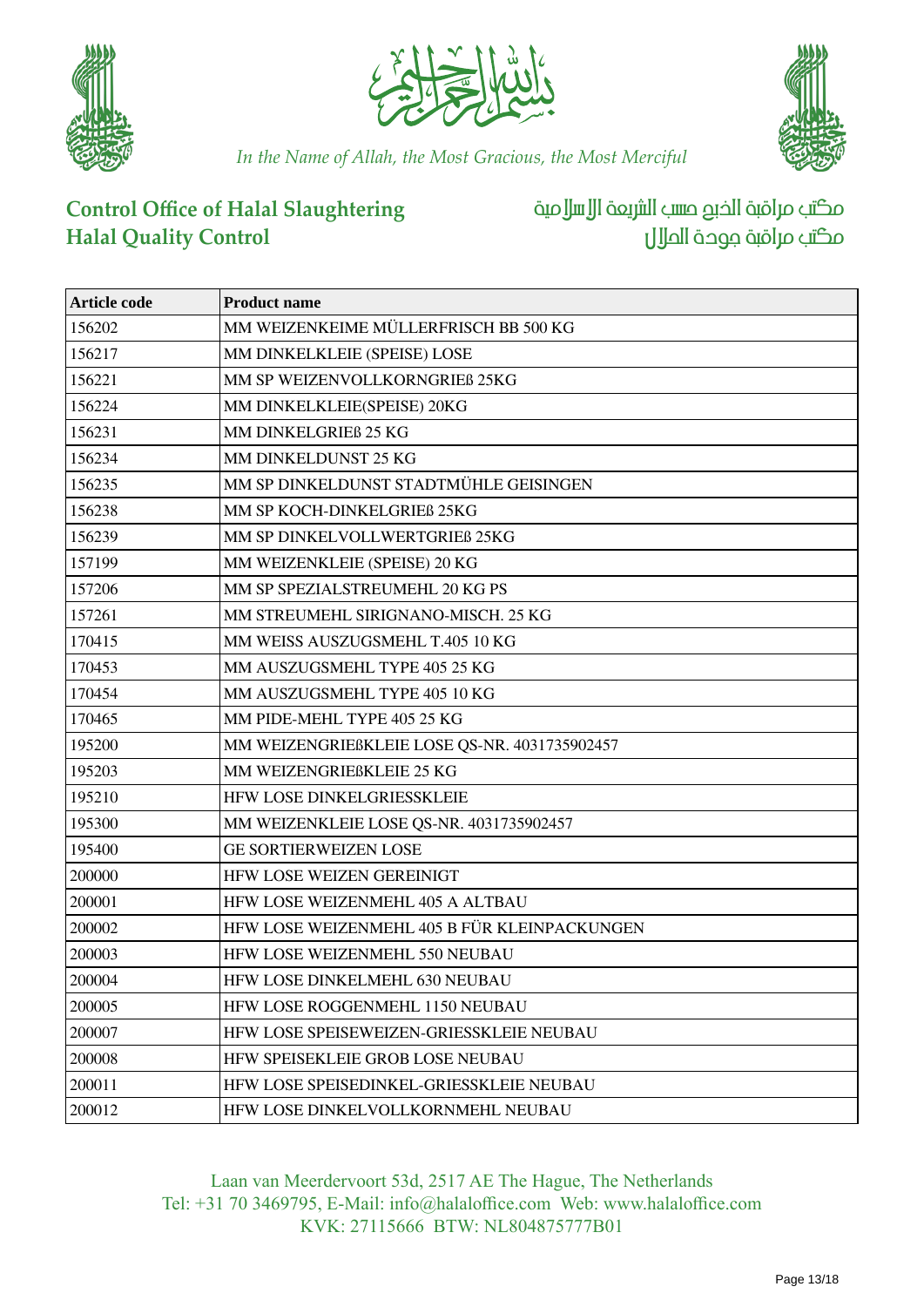





# **Control Office of Halal Slaughtering Halal Quality Control**

مكتب مراقبة الخبع صسب الشريعة الإسلامية مكتب مراقبة جوحة الملال

| Article code | <b>Product name</b>                           |
|--------------|-----------------------------------------------|
| 200016       | HFW LOSE WEIZENMEHL 550 ALTBAU                |
| 200017       | HFW LOSE WEIZENMEHL 1600                      |
| 200018       | HFW LOSE WEIZENMEHL 2000                      |
| 200019       | HFW LOSE DINKELMEHL 630 ALTBAU                |
| 200021       | HFW LOSE WEIZENMEHL 550 RAVENSBURGER          |
| 200024       | HFW WEIZENSPEZIALMEHL T. 1650                 |
| 200025       | HFW WEIZENSPEZIALMEHL T. 5500 18kg            |
| 200032       | HFW DINKELVOLLKORNGRIESS BB                   |
| 200033       | HFW WEICHWEIZENDUNST BB                       |
| 200034       | <b>HFW WEICHWEIZENGRIESS BB</b>               |
| 200035       | HFW WEIZENMEHL DOPPELGRIFFIG BB               |
| 200036       | HFW WEIZENVOLLWERTGRIESS BB                   |
| 200042       | HFW LOSE WEIZENMEHL 405 A FÜR KLEINPACKUNGEN  |
| 200049       | <b>HFW DINKELDUNST BB</b>                     |
| 200054       | HFW LOSE ROGGENMEHL ALLE SORTEN               |
| 200057       | HFW WEIZENSPEZIALMEHL T. 5500 BB              |
| 200061       | HFW LOSE DINKELMEHL 630 FÜR KLEINPACKUNGEN    |
| 200062       | HFW LOSE WEIZENMEHL 550 A FÜR KLEINPACKUNGEN  |
| 200063       | HFW LOSE WEIZENSPEZIALMEHL T. 5500            |
| 200080       | HFW LOSE WEIZENMEHL 405 B ALTBAU              |
| 200266       | HFW LOSE DINKELMEHL T.1050 KLEINPACKUNGEN     |
| 200359       | HFW LOSE WEIZENVOLLKORNMEHL KLEINPACKUNGEN    |
| 200360       | HFW LOSE WEIZENMEHL T.1050 KLEINPACKUNGEN     |
| 200361       | HFW LOSE ROGGENMEHL T.997 KLEINPACKUNGEN      |
| 200362       | HFW LOSE DINKELVOLLKORNMEHL KLEINPACKUNGEN    |
| 200436       | HFW LOSE ROGGENVOLLKORNMEHL KLEINPACKUNGEN    |
| 200733       | HFW VORMI MM ASCORBINSÄURE                    |
| 200734       | HFW VORMI MM MALZMEHL                         |
| 200735       | HFW VORMI MM MULGAPRIME                       |
| 200755       | HFW LOSE EMMERMEHL                            |
| 200756       | HFW LOSE EMMERVOLLKORNMEHL FÜR KLEINPACKUNGEN |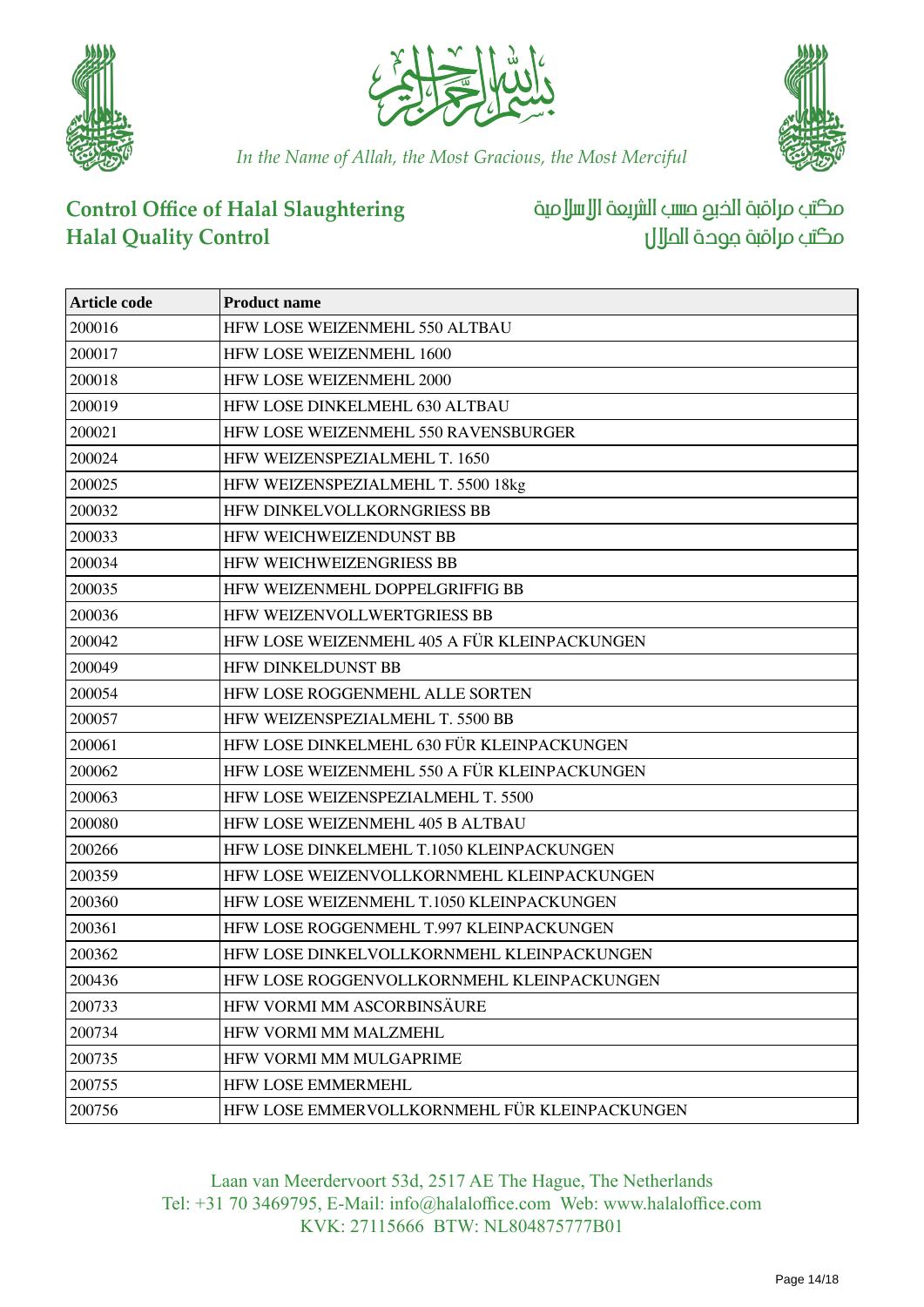





### **Control Office of Halal Slaughtering Halal Quality Control**

مكتب مراقبة الخبع صسب الشريعة الإسلامية مكتب مراقبة جودة احلالل

| <b>Article code</b> | <b>Product name</b>                               |
|---------------------|---------------------------------------------------|
| 200804              | HFW LOSE EMMERMEHL FÜR KLEINPACKUNGEN             |
| 200807              | HFW LOSE EMMERMEHL FÜR ABSACKUNG NEUBAU           |
| 200808              | HFW LOSE EMMERVOLLKORNMEHL FÜR ABSACKUNG NEUBAU   |
| 200850              | HFW LOSE DINKELMEHL 2000 ALTBAU                   |
| 200945              | HFW LOSE WEICHWEIZENGRIESS                        |
| 510100              | MM EMMERVOLLKORNMEHL 25 KG                        |
| 510110              | MM EMMERMEHL 25 KG                                |
|                     | Puffing plant                                     |
| 100160              | CI LOHNBEARB. TEFF GLUTENFREI 15 KG               |
| 100186              | CI BIO KAMUT 20 % HONIG L160 20 KG/FS             |
| 100237              | CI ORGANIC PUFFED DURUM L300 20 KG/PS             |
| 100545              | CI BIO Kamut Gepufft L90 15 KG/FS                 |
| 100546              | CI BIO Hafer Gepufft L150 15 KG/FS                |
| 100547              | CI BIO Sorghum Gepufft L110 15 KG/FS              |
| 100548              | CI BIO Canihua Gepufft L180 15 KG/FS              |
| 100549              | CI BIO Teff Gepufft L180 15 KG/FS                 |
| 100551              | CI BIO PUFFREIS BRAUN L90 100 KG/KTN              |
| 100557              | CI BIO Durum gepufft USA                          |
| 100558              | CI Durum gepufft USA L110 15 kg                   |
| 100568              | CI SP BIO QUINOA GLUTENFREI SMETA FAIRTRADE 15 KG |
| 100572              | CI LB BIO QUINOA GEPUFFT VOICEVALE L130 15 KG/FS  |
| 100575              | CI QUINOA GEPUFFT L145 15 KG/PS                   |
| 100576              | CI BIO QUINOA GEPUFFT BAKELS 7 KG/PS              |
| 100577              | CI SP DINKELGRÜTZE GEPUFFT L330 20 KG             |
| 100579              | <b>CG SP CeralGran Emmer</b>                      |
| 151030              | CI DURUM-POPS L85 150 KG/BB                       |
| 151032              | CG CeralGran Durum                                |
| 151042              | CI DURUM GEPUFFT L85 15 KG/FS                     |
| 151043              | CI DURUM GEPUFFT COATING L140 20 KG/FS            |
| 151045              | CI DURUM GEPUFFT GETROCKNET L85 15 KG/FS          |
| 151046              | CI DURUM GEPUFFT COAT.O.V. L160 180 KG/BB         |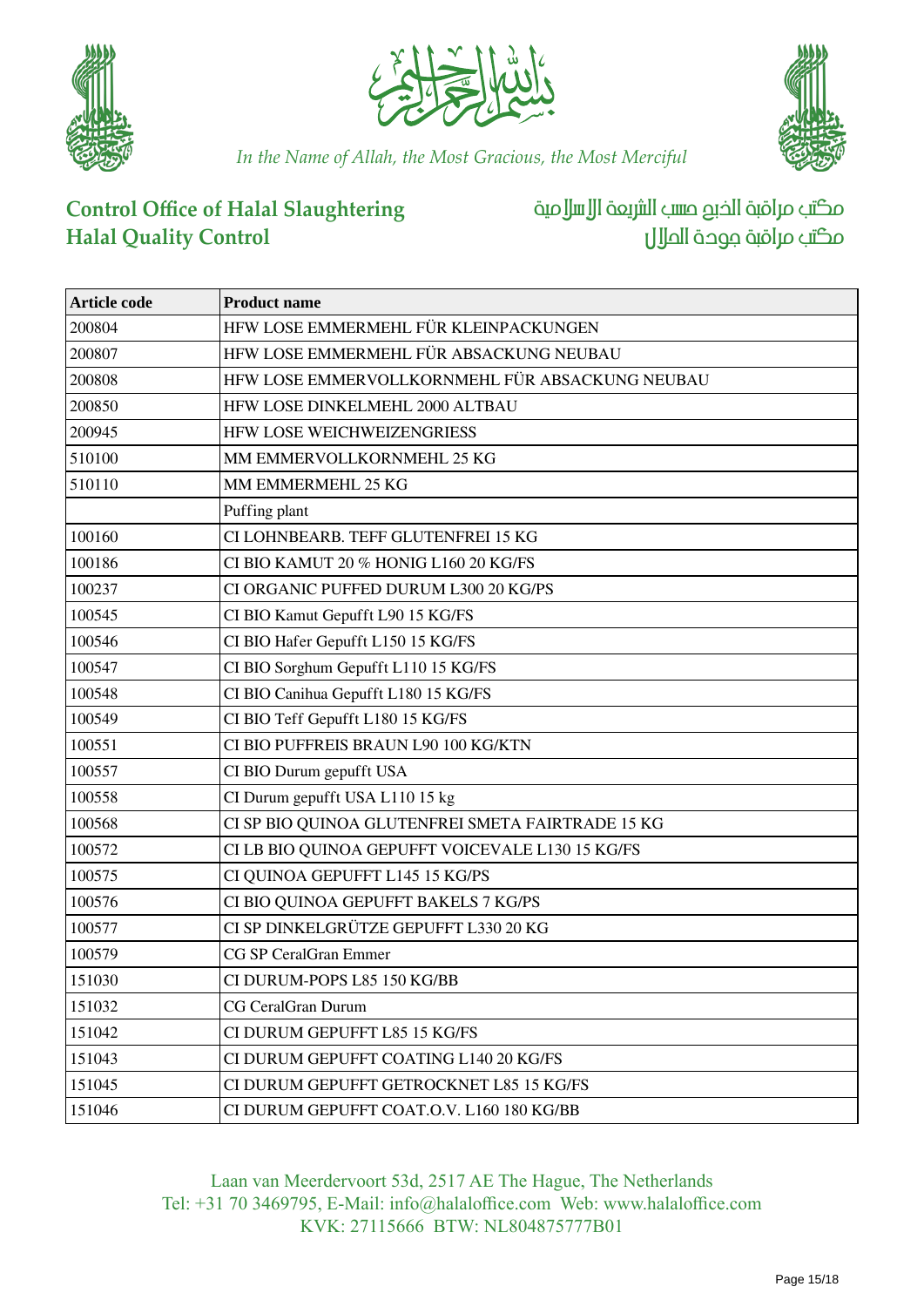





# **Control Office of Halal Slaughtering Halal Quality Control**

مكتب مراقبة الخبع صسب الشريعة الإسلامية مكتب مراقبة جوحة الملال

| <b>Article code</b> | <b>Product name</b>                              |
|---------------------|--------------------------------------------------|
| 151048              | CI PUFFED DURUM L300 20 KG/PS                    |
| 151104              | CI BIO DURUM-HONIG-POPS 35% L170 20 KG/FS        |
| 151105              | CI BIO DURUM GEPUFFT L110 15 KG/FS               |
| 151106              | CI BIO DURUM-HONIG-POPS 30% 20 KG/FS             |
| 151107              | CI BIO SP DURUM-HONIG-POPS 35% L170 20 KG/FS     |
| 152005              | CG CeralGran Roggen                              |
| 152101              | CG CeralGran BioRoggen                           |
| 153014              | CI DINKEL GEPUFFT L110 15 KG/FS                  |
| 153015              | CI DINKELGRÜTZE GEPUFFT L330 450 KG/BB           |
| 153016              | <b>CG CeralGran Dinkel</b>                       |
| 153017              | CI DINKEL HONIG 5% L160 20KG/FS                  |
| 153021              | CI DINKEL GEPUFFT L160 11,5 KG/FS                |
| 153103              | CI BIO DINKEL-HONIG-POPS 30% L 170 20 KG/FS      |
| 153104              | CI BIO DINKELPOPS GETROCKNET L110 15 KG/FS       |
| 153106              | CI BIO DINKELPOPS NATURLAND 20% HONIG L160 20 KG |
| 153108              | CI BIO DINKEL GEPUFFT L120 15 KG/FS              |
| 153109              | CI BIO DINKEL 25 % SEDEX 15 KG/FS                |
| 154002              | CI LOHNBEARB. HAFER GEPUFFT L150 15 KG/FS        |
| 154003              | CI HAFER GEPUFFT L150 15 KG/FS                   |
| 154004              | CI LOHNBEARB. HAFER GEPUFFT GLUTENFREI L150      |
| 154109              | CI LOHNBEARB. BIO HAFER GEPUFFT L150 15 KG/FS    |
| 155012              | CI GERSTE GEPUFFT L100 15 KG/FS                  |
| 156010              | CI PUFFREIS L85 150 KG/BB                        |
| 156014              | CI PUFFREIS L85 10 KG/FS                         |
| 156015              | CI PUFFREIS BRAUN L90 10 KG/FS                   |
| 156016              | CI BIO PUFFREIS BRAUN L90 10 KG/FS               |
| 156115              | CI BIO PUFFREIS GLUTENFREI 2 % L90 10 KG/FS      |
| 156116              | CI PUFFREIS 30% 20KG/FS                          |
| 156117              | CI BIO PUFFREIS 30% HONIG L140 20KG/FS           |
| 157012              | CI EMMER L270                                    |
| 157013              | CI HIRSE L100 10 KG/FS                           |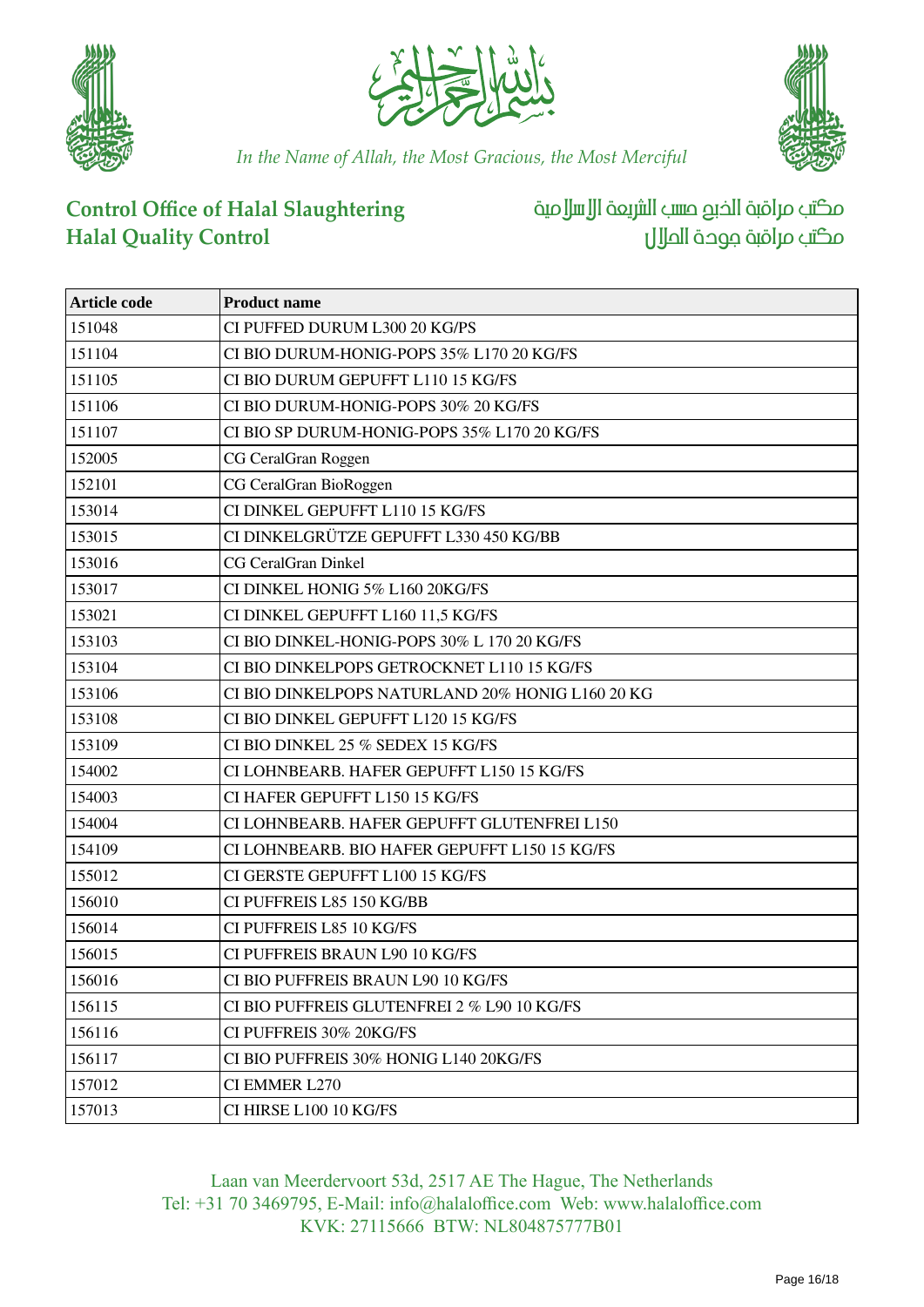





# **Control Office of Halal Slaughtering Halal Quality Control**

مكتب مراقبة الخبع صسب الشريعة الإسلامية مكتب مراقبة جودة احلالل

| <b>Article code</b> | <b>Product name</b>                                |
|---------------------|----------------------------------------------------|
| 157014              | CI HIRSE GEPUFFT L100 15 KG/FS                     |
| 157015              | CI BUCHWEIZEN GEPUFFT L135 15 KG/FS                |
| 157018              | CI LOHNBEARBEITUNG QUINOA GEPUFFT L130 15 KG/FS    |
| 157022              | CI LOHNBEARB. BIO QUINOA GEPUFFT BB                |
| 157024              | CI BIO QUINOA GEPUFFT BB 200 KG                    |
| 157112              | BÄKO Bio Quinoa gepoppt                            |
| 157113              | BÄKO Bio Amaranth gepoppt                          |
| 157114              | CI BIO GUT ROSENKRANTZ AMARANTH GEPUFFT 7 KG       |
| 157115              | CI BIO AMARANTH GEPUFFT 10 KG                      |
| 157116              | CI BIO AMARANTH GEPUFFT BB 200 KG                  |
| 157117              | CI BIO AMARANTH GEPUFFT 15 KG                      |
| 157118              | CI BIO AMARANTH GEPUFFT GLUTENFREI 15 KG           |
| 157119              | CG CeralGran Bio Amaranth                          |
| 157120              | CG CeralGran Bio Quinoa                            |
| 157121              | BÄKO Bio Emmer gepoppt                             |
| 157122              | CI BIO EMMER GEPUFFT 15KG/FS                       |
| 157123              | CI LOHNBEARB. BIO QUINOA GEPUFFT L130 10 KG/FS     |
| 157125              | CI BIO BUCHWEIZEN GEPUFFT L120 15 KG/FS            |
| 157126              | CI LOHNBEARB. BIO QUINOA GEPUFFT L130 15 KG/FS     |
| 157127              | CI BIO HIRSE GEPUFFT L120 15 KG/FS                 |
| 157128              | CI LB BIO QUINOA GEPUFFT ZIEGLER L130 15 KG/FS     |
| 157129              | CI LOHNB. BIO QUINOA GEP. FAIR TRADE L130 15 KG/FS |
| 157130              | CI LB BIO AMARANTH GEPUFFT ZIEGLER L130 15 KG/FS   |
| 157131              | CI LB BIO QUINOA GEPUFFT GLUTENFREI 15KG           |
| 157132              | CI LOHNBEARB. BIO BUCHWEIZEN GEPUFFT L120 15 KG/FS |
| 157133              | CI BIO QUINOA KLEIE 15 KG                          |
| 157134              | CI BIO QUINOA GEPUFFT L145 15 KG/FS                |
| 157135              | CI LB BIO QUINOA GEPUFFT RHUMVELD GLUTENFREI L130  |
| 157136              | CI LOHNBEARB. BIO WEIZENKLEIE STAB. L250 15 KG/FS  |
| 157137              | CI LOHNBEARB. BIO AMARANTH GEPUFFT L130 15 KG/FS   |
| 157138              | CI LOHNBEARB. BIO BRAUNHIRSE GEPUFFT L120 15 KG/FS |